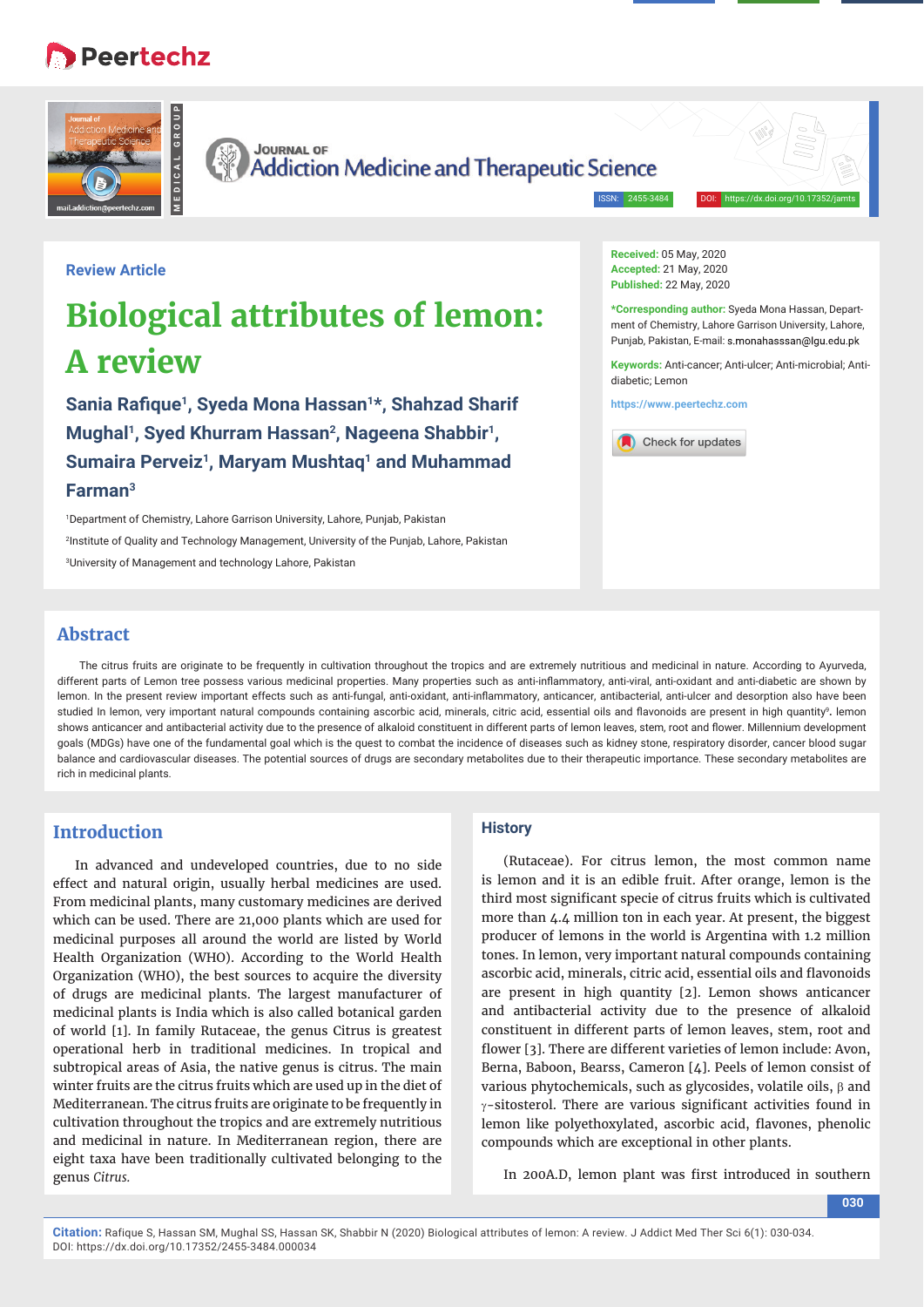6

Italy and then taken to Iraq and Egypt in 700 A.D. Lemon was distributed in the Mediterranean Region by 1000-1150A.D and then cultivated in China approximately 760-1297 A.D. Lemon was brought into Spanish and then to Island in Hispaniola in 1493. Lemon was launched in California in 1751 -1786 [5]**.**

#### **Graphical distribution**

It is native in north Indian but cultivated in Turkey, Mexico, United States, Argentina, Iran, Brazil, Italy, Spain and People Republic of China. The fruit of lemon can be used for non-culinary and culinary purposes all over the world. Predominantly, lemon is used for its juice from side to side the pulp and taste is as well used mostly in baking and cooking [6].

**Toxicological Classification:** 

**Kingdom:** Plantae **Subkingdom:** Angiosperms **Phylum:** Eudicots **Class:** Rosids **Order:** Sapindales **Family:** Rutaceae **Genus:** Citrus **Species:** C. Limon

# **Botanical description**

Citrus trees produce fruits of different shapes and sizes (from round to oblong), these trees are evergreen and full of flavor, fragrance, and juice [7]. The color of leaves of lemon is dark green; these are 6.5 to 10mm and are arranged on stem in alternate manners. There are five petals in lemon with white fragrant color. The pulp of lemon is highly acidic and its flower is bisexual and male. 'Pink Lemonade' is lemon cultivar from which the flower of lemon originates. The fruit of this cultivaris striped and leaves are variegated. Commonly lemons are oval in shape with smooth and spongy surface [8]. Lemons are varied in their shapes and sizes, some are like grape fruits and some are little bigger in size. Lemons are mostly greenish yellow in color after gaining its full size it shows bright yellow color instead of greenish yellow. The small seeds are found with-in the fruit called floopies  $[9]$  Figures 1-3.

#### **Phytochemicals and nutrition's values**

Phytonutrients shows the biological relationship between plants and human health. Mainly phytonutrients are those bioactive nutrients which are extracted from plants for the benefit of mankind. Citrus fruits are rich in phytoconstituents and lemon is one of them. Citrus fruit is rich of flavonoid glycosides, coumarins and volatile oils [10]. Citrus fruit is rich in flavonoid, glycosides, coumarins,  $\beta$  and  $\gamma$  sitosterol Citrus fruits constitute only 0.9% of total daily calories and 1.7% of daily carbohydrate. Polymethoxylated flavones have much importance and are very rare in other plants. Fiber of citrus



**Figure 1:** Lemon bud and Flower.

**Figure 2:** Lemon Fruit.



**Figure 3:** Lemon tree and Fruit.

fruits contains bioactive compound, such as polyphenols, the most important being vitamin C (or ascorbic acid) and it cure the deficiency of vitamin C.

Citrus limonene has been analyzed for their content of nutrient, carbohydrates, protein, fats, sodium or cholesterol. The 100g of lemon without peel having the energy value121 kJ (29 kcal) carbohydrates9.32 g, Fat 0.30 g, zinc, 0.06 mg (1%), calcium 26 mg (3%) , potassium 138 mg (3%), magnesium, 8 mg (2%), iron  $-$  0.60 mg (5%), phosphorus 16 mg (2%), protein 1.10 g, riboflavin is also known as Vit. B2 0.020 mg  $(1\%)$ , thiamine also known as vitamin B10.040 mg 3%,pantothenic acid (B5) – 0.190 mg ( $4\%$ ), ascorbic acid also called vitamin C 53.0 mg (88%)

Vitamin B6–0.080 mg (6%), Niacin (Vit. B3) – 0.100 mg (1%), folate (Vit. B9), 11 μ g (3%) (Hashemipour *et al.*, 2016). A considerable amount of carotenoids and a big quantity of vitamin C (approximately are able of changing to vitamin A), fiber and folate. A large amount of mono-terpene hydrocarbons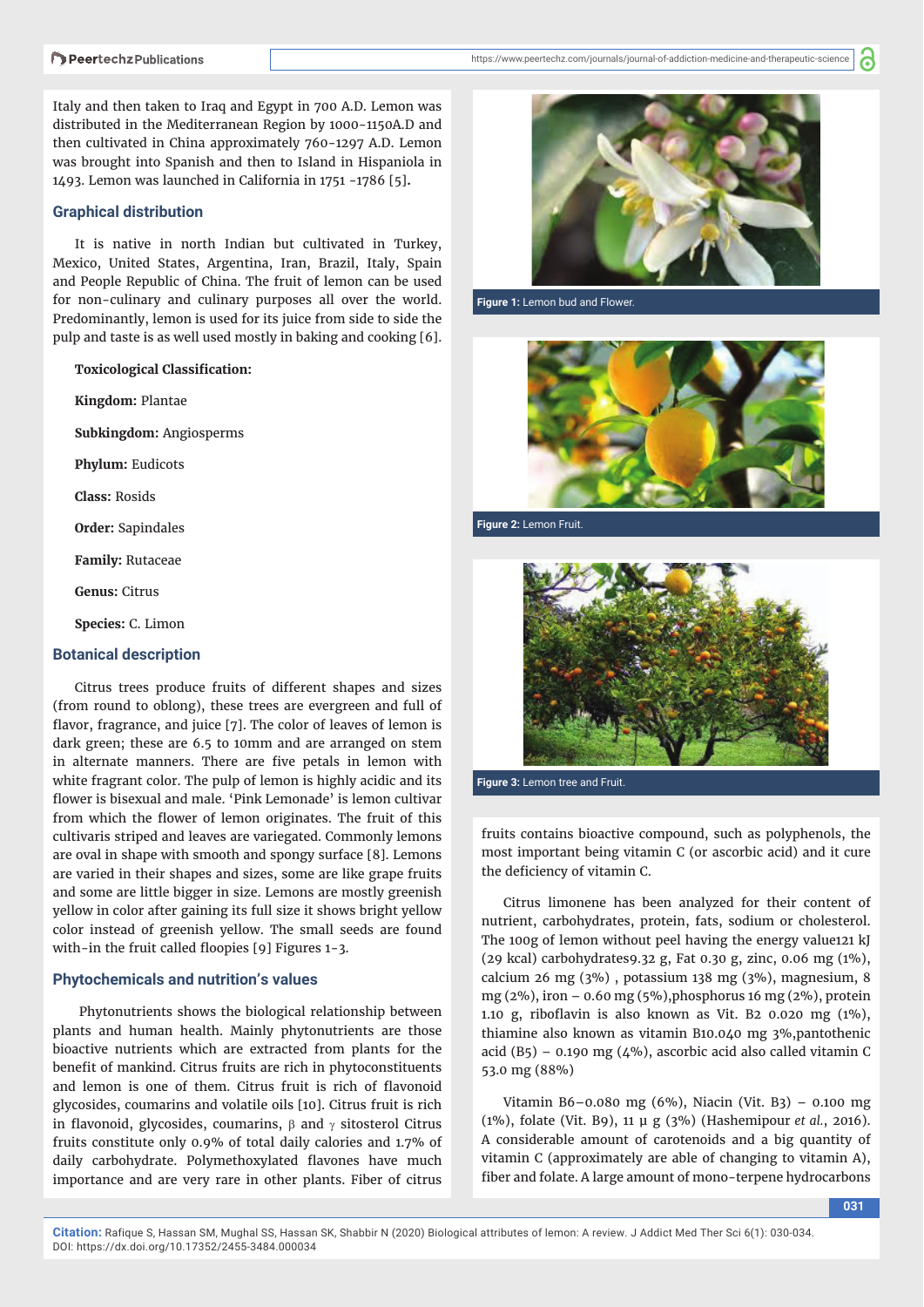(7095%) is present in citrus oils along with lesser aggregates of sesquiterpene hydrocarbons and these are responsible for a characteristic flavor [10].

### **Medicinal uses**

Lemon was cure the plague and a syrup known as acridine citri is prepared from its juice which is used for quenched the thirst of someone and also fought over at the same time. Honey is boiled with lemon and used as digests. It is also used for the removal of pimples and dark spots on face [11].

To kill the intestinal worms, to remove the kidney stone and gravel, lemon juice was used [12]. It is suggested by the various reports that, reduction in oxidative stress, prevention in atherogenic modifications of LDL cholesterol, improve in the blood lipid profile, platelet aggregation and improves HDL-cholesterol concentrations have been done by drinking substantial volumes of a mixture of citrus juices. It is studied that its extract has anti-thyroidal properties, which suggest its potential to ameliorate hyperthyroidism [11].

Due to their similar phytonutrient contents, all citrus fruits contain nutritional and therapeutic properties. The main source of primates' device vitamin C1 is citrus. Absorption of iron from small intestine in the body is enhanced by ascorbic acid which is compulsory for connective metabolism particularly the scar tissue, teeth and bones. It is essential as an anti-stress and defender against chills damp and cold. It quenches and scavenge the free radical created by ultra violet radiation stabilization, It performances also as antioxidants in the skin [7].

The collagens production is also reliant on vitamin C. Collagens supports in the advancement and renewal of skin and fine wrinkles are improved by it. Total number of protein in the body and its energetic constituent are increased by its extracts which are responsible for the raise of protein serum such as d- limonene**.** Citrus fruits and their peels are found to help in improving various metabolic and inflammatory disorders attributing to the abundance in its bioactive compound**s** [13].

#### **Pharmacological activities**

Due to their physiological, medicinal and pharmacological activities, many Citrus species are recognized which includes antioxidant, anti-inflammatory, hypoglycemic, anticancer and antimicrobial activities. Studies have also shown that the main compound of C. limon essential oil D-limonene in concentrations of 0.5% and 1.0%, administered to mice by inhalation, has a significant calming and anxiolytic effect by activating serotonin and dopamine receptors [14]. In addition, D-limonene has an inhibitory effect on pain receptors, similar to that of indomethacin and hyoscine. The pharmacological potential of C. limon is determined by its rich chemical composition. The most important group of secondary metabolites in the fruit includes flavonoids and also other compounds, such as phenolic acids, coumarins, carboxylic acids, amino acids and vitamins. The main compounds of essential oil are monoterpenoids, especially D-limonene. These valuable chemical components are the reason for the important

position of C. limon in the food and cosmetics industries. Another pharmacopoeial raw material obtained from C. limon is the outer part of the mesocarp—the flavedo. A monograph entitled 'Citrus limon flavedo' can be found in older editions of the French Pharmacopoeia, for example, in its 10th edition from 1998. C. limon also has a positive recommendation in the European Commission's Cosmetics Ingredients Database (CosIng Database) as a valuable plant for cosmetics' production  $[15]$ .

#### **Anticancer**

An irregular growth of cells or tissues of body is called cancer. If abnormal cells divide without control and invade nearby tissues is called malignant tumor and also known as malignancy. If the abnormal cell growth does not invade nearby tissues is called benign tumor or non-cancerous growth. A number of chemo protective activities and chemicals are found in plants in which some of these are taking as clinical experiments.

A novel procedure for cancer therapy is Inhibition of angiogenesis. The selected plants may be carefully used as anti-angiogenic therapy and in cancer controlling [14]. Citrus limonene contain vitamin C, folate, dietary fibre and other bioactive components, such as carotenoids and flavonoids, which are suggested to be responsible for the prevention of cancer and degenerative disease. Citrus liminoids shows anticancer property in aqueous extract of fruit , containing those compounds which shield the cells from damage which is the cause of cancer [16].

## **Antioxidant activity**

The important sources of antioxidants are citrus juices and fruits and these antioxidants are ascorbic acid, flavonoids and phenolic compounds [17]. The source of glycosides and phenolic compounds are citrus peels. The bioactive compounds are phenolic acids which are responsible for the antioxidant and many other biological activities [18]. The highest antioxidant activity can be found in citrus fruits. Ascorbic acid (vitamin C) interpretations for a great proportion in some fruits can act as antioxidant. Moreover, other phytoconstituents like carotenoids, flavonoids, glutathione, and various enzyme systems may also contribute to the antioxidant activity [19].

# **Anti-ulcer activity**

The pathophysiology of peptic ulcer dieses involves an imbalance between offensive (acid, pepsin, and H. pylori) as well as suspicious aspects [14]. Indian Medicinal plants and their derivatives have been a valuable source of therapeutic agents to treat various disorders including Antiulcer diseases. Fruit aqueous excerpt also shows the antiulcer activity against gastric ulcer [20].

#### **Anti-diabetic activity**

A metabolic disorder is called Diabetes. A system, through which our body utilizes the digested food energy and growth, is known as metabolism. The eaten food is converted into a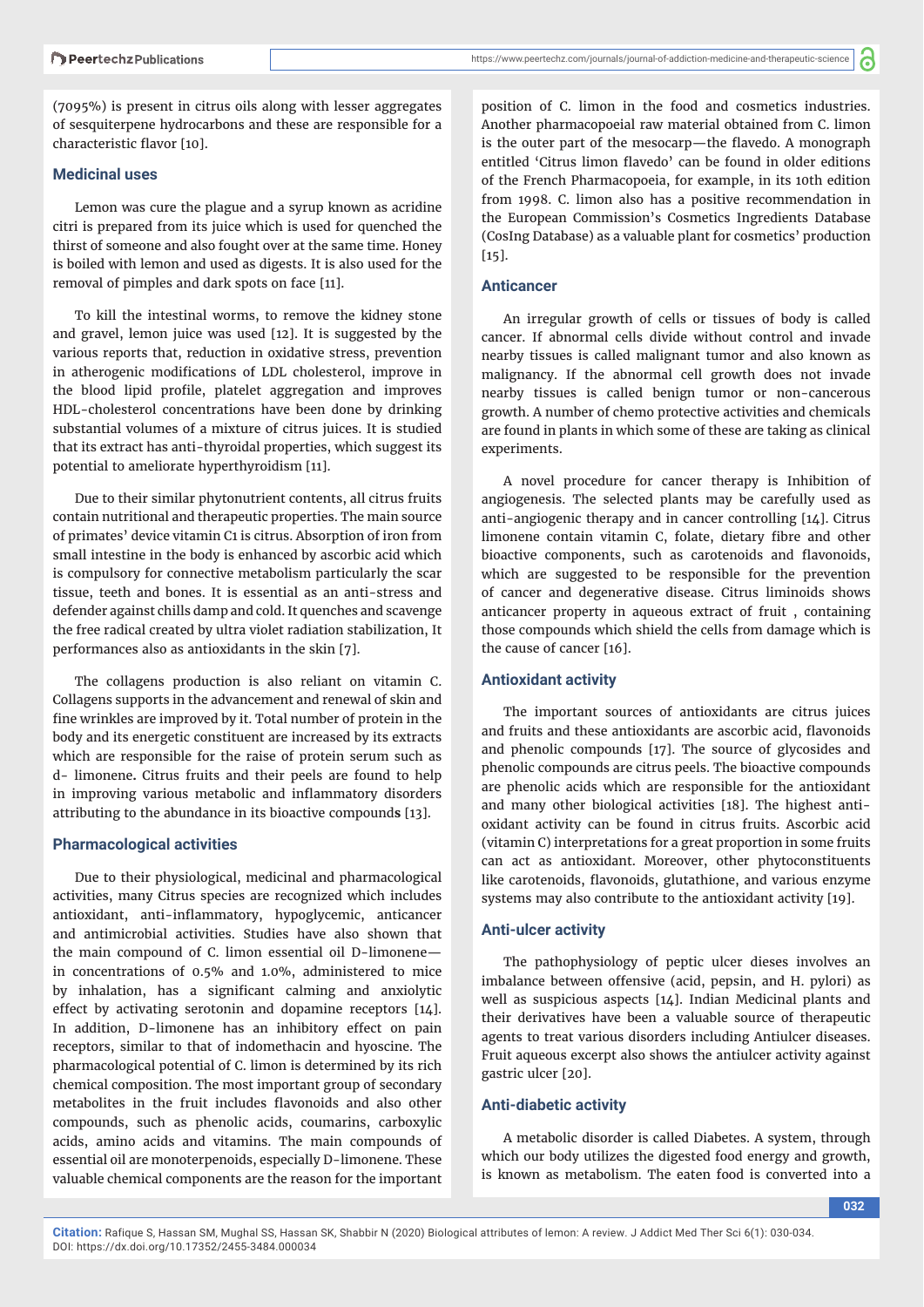form of blood sugar and the basic component of blood sugar is called glucose. The main source of fuel for our body is glucose. In absence of insulin, glucose cannot enter our cells. A class of organic substance known as polyphenols which is present in lemon and a high amount in lemon peel [13]. It is investigated that polyphenols considerably inhibited the fat accumulation, high blood glucose levels and insulin resistance, development of hyper lipidemia, weight gain which are different aspects of obesity. A range of essential oils is present in citrus peel. The pathogenic bacteria are killed or their growth is inhibited by suing these essential oils. The lowering of diabetes and antiper oxidative effects are possessed by citrus peel due to the high content of total polyphenols [14].

#### **Antimicrobial activity**

The antibacterial activity of the organic acid-rich extract of fresh red chicory was verified against predontopathic bacteria like actionmycies and streptococcus mutant. Oxalic acid and succinic acid were recognized from active extract .entire organic acid with variant level of efficiency were present to reducing biofilm generation and adhesion of bacteria to the cell. The antibacterial activity was analyzed by well diffusion method. 25 mL of Muller Hinton agar was prepared according to the standard procedure and poured into the plates and then it is allowed to get hard. The inoculums suspension are taken as standard which streaked over the surface of the media by using sterile cotton pad to make sure the confluent development of the organism and 5 minutes are allowed to dry the plates. The different concentrations (50, 75 and 100 μg/mL) of the extract were poured into the wells after drying. A standard (1 μg/mL) which is used called Tetracycline. Finally, the bacteria are incubated at 37ºC for 24 hours in the inoculated plates [21-24].

# **Conclusion**

One of the most important sources of medicines are plants. It is well documented from ancient times till date all over the world, medicinal plants are stimulating the ability of human health to handle with the unpleasant and difficult circumstances. A millennium development goal (MDGs) has one of the fundamental goal which is the quest to combat the incidence of diseases such as kidney stone, respiratory disorder, cancer blood sugar balance and cardiovascular diseases. The potential sources of drugs are secondary metabolites due to their therapeutic importance. These secondary metabolites are rich in medicinal plants. As therapeutic agents, the interest in the use of plant extracts is increasing. A "citrus fruit" lemon belongs to family Rutaceae which is used in pharmacological potential as solution. One of the most popular fruit is lemon in all over the world. From the literature investigation, it is stated that a potential source of anti-diabetic, anticancer, antimicrobial and anti-inflammatory activity is lemon.

# **References**

- 1. Vijayalakshmi K, Selvaraj CI (2018) Medicinal Plants and their Phyto-Constituents with Potential Antidiabetic Activity–A Review. Res J Biotechnol 13. **Link:** https://bit.ly/3cYYpEY
- 2. Makni M, Jemai R, Kriaa W, Chtourou Y, Fetoui H (2018) Citrus limon from

Tunisia: Phytochemical and physicochemical properties and biological activities. Biomed Res Int **Link:** https://bit.ly/2zY3dvF

<u>ලි</u>

- 3. Dhanavade MJ, Jalkute CB, Ghosh JS, Sonawane KD (2011) Study antimicrobial activity of lemon (Citrus lemon L.) peel extract. Br J Pharmacol Toxicol 2: 119- 122. **Link:** https://bit.ly/2ZoDkzX
- 4. Mshelia BM, Adeshina GO, Onaolapo JA (2018) The antibacterial activity of honey and lemon juice against Streptococcus pneumoniae and Streptococcus pyogenes isolates from respiratory tract infections. Acta Sci Microbiol 1. **Link:** https://bit.ly/3eeeRBz
- 5. Ali J, Das B, Saikia T (2017) Antimicrobial activity of lemon peel (Citrus limon) extract. International Journal of Current Pharmaceutical Research 9: 79-81. **Link:** https://bit.ly/2TxLx10
- 6. Mohanapriya M, Ramaswamy L, Rajendran R (2013) Health and medicinal properties of lemon (Citrus limonum). International Journal of Ayurvedic and Herbal Medicine 3: 1095-1100. **Link:**
- 7. Okwu DE (2008) Citrus fruits: A rich source of phytochemicals and their roles in human health. Int J Chem Sci 6: 451-471. **Link:** https://bit.ly/2XicsPu
- 8. Zhao J (2007) Nutraceuticals, nutritional therapy, phytonutrients, and phytotherapy for improvement of human health: a perspective on plant biotechnology application. Recent Pat Biotechnol 1: 75-97. **Link:** https://bit.ly/2WXz5K9
- 9. Gamarra F, Sakanaka L, Tambourgi E, Cabral F (2006) Influence on the quality of essential lemon (Citrus aurantifolia) oil by distillation process. Brazilian Journal of Chemical Engineering 23: 147-151. **Link:** https://bit.ly/3eeeneJ
- 10. Ahmad MM, Iqbal Z, Anjum F, Sultan J (2006) Genetic variability to essential oil composition in four citrus fruit species. Pakistan Journal of Botany 38: 319. **Link:** https://bit.ly/36obaXd
- 11. Uduak OA, Ani EJ, Etoh ECI, Macstephen AO (2014) Comparative effect of Citrus sinensis and carbimazole on serum T4, T3 and TSH levels. Niger Med J 55: 230-234. **Link:** https://bit.ly/36kWWX0
- 12. Arias BA, Ramón-Laca L (2005) Pharmacological properties of citrus and their ancient and medieval uses in the Mediterranean region. J Ethnopharmacol 97: 89-95. **Link:** https://bit.ly/2zjt5lC
- 13. Sridharan B, Michael ST, Arya R, Mohana Roopan S, Ganesh RN, et al. (2016) Beneficial effect of Citrus limon peel aqueous methanol extract on experimentally induced urolithic rats. Pharm Biol 54: 759-769. **Link:**  https://bit.ly/3e800Z7
- 14. Umashanker M, Shruti S (2011) Traditional Indian herbal medicine used as antipyretic, antiulcer, anti-diabetic and anticancer: A review. Int J Res Pharm Chem 1: 1152-1159. **Link:** https://bit.ly/2zawq6J
- 15. Klimek-Szczykutowicz M, Szopa A, Ekiert H (2020) Citrus limon (Lemon) Phenomenon—A Review of the Chemistry, Pharmacological Properties, Applications in the Modern Pharmaceutical, Food, and Cosmetics Industries, and Biotechnological Studies. Plants 9: 119. **Link:** https://bit.ly/2LPrhn5
- 16. Tripoli E, La Guardia M, Giammanco S, Di Majo D, Giammanco M (2007) Citrus flavonoids: Molecular structure, biological activity and nutritional properties: A review. Food chemistry 104: 466-479. **Link:** https://bit.ly/2TudOFC
- 17. Moosavy M, Hassanzadeh P, Mohammadzadeh E, Mahmoudi R, Khatibi S, et al. (2017) Antioxidant and antimicrobial activities of essential oil of Lemon (Citrus limon) peel in vitro and in a food model. Journal of food quality and hazards control 4: 42-48. **Link:** https://bit.ly/2XyU0ST
- 18. ChunYan H, Hong P, ZhenYu Z, Jing S (2010) Evaluation of antioxidant and antitumour activities of lemon essential oil. J Med Plants Res 4: 1910-1915. **Link:** https://bit.ly/3gfmeKT
- 19. Oikeh EI, Omoregie ES, Oviasogie FE, Oriakhi K (2016) Phytochemical, antimicrobial, and antioxidant activities of different citrus juice concentrates. Food Sci Nutr 4: 103-109. **Link:** https://bit.ly/2zWvu5Y

**033**